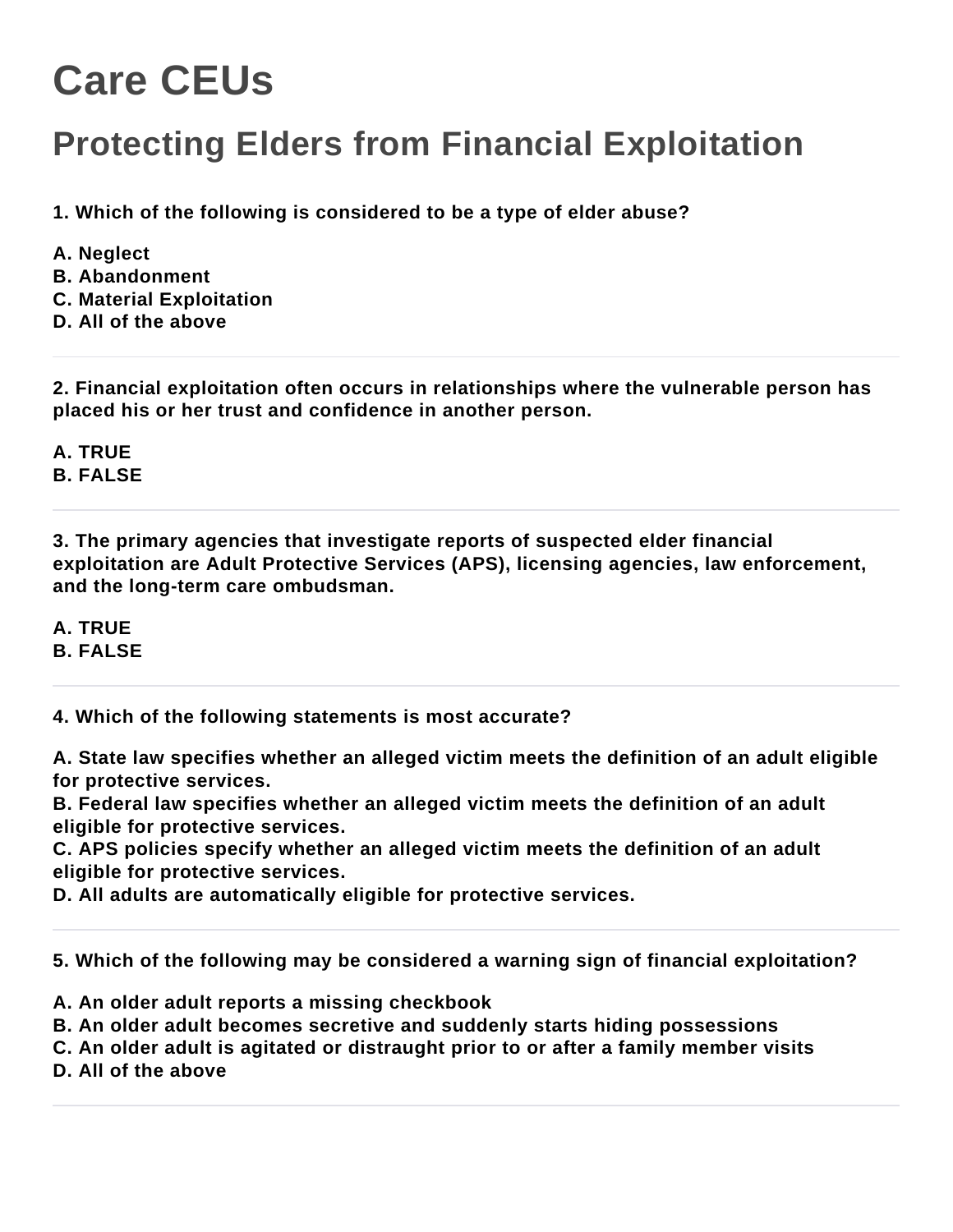**6. Federal law requires nursing home providers to report suspected crimes against a resident to local law enforcement.**

**A. TRUE B. FALSE**

**7. During an investigation of suspected financial exploitation, the ombudsman?s role is to respond directly to the resident and to act on behalf of residents.**

**A. TRUE B. FALSE**

**8. Which of the following statements is most accurate?**

**A. When reporting financial exploitation it is important to remember that you are reporting a reasonable suspicion.**

**B. When reporting financial exploitation it is important to remember that you are investigating a crime.**

**C. When reporting financial exploitation it is not important to include dates of the incident(s).**

**D. When reporting financial exploitation it is not important to disclose signs of any other type of abuse or neglect.**

**9. Health care professionals must present a discharge notice to protective services when reporting financial exploitation.**

**A. TRUE B. FALSE**

**10. The organization you work for organizes a team of health care professionals to develop staff education programs. You are included on the team. Your responsibility is to select topics for an in-service training regarding financial exploitation. Which of the following topics may be appropriate for your organization's in-service?**

**A. Overview of financial crimes**

- **B. Provider?s policies prohibiting accepting money and loans from residents**
- **C. The role of the compliance officer**
- **D. All of the above**

**11. Upon admission into a facility, older adults should be given information regarding policies and procedures for receiving and handling cash from residents and family members to help prevent financial exploitation.**